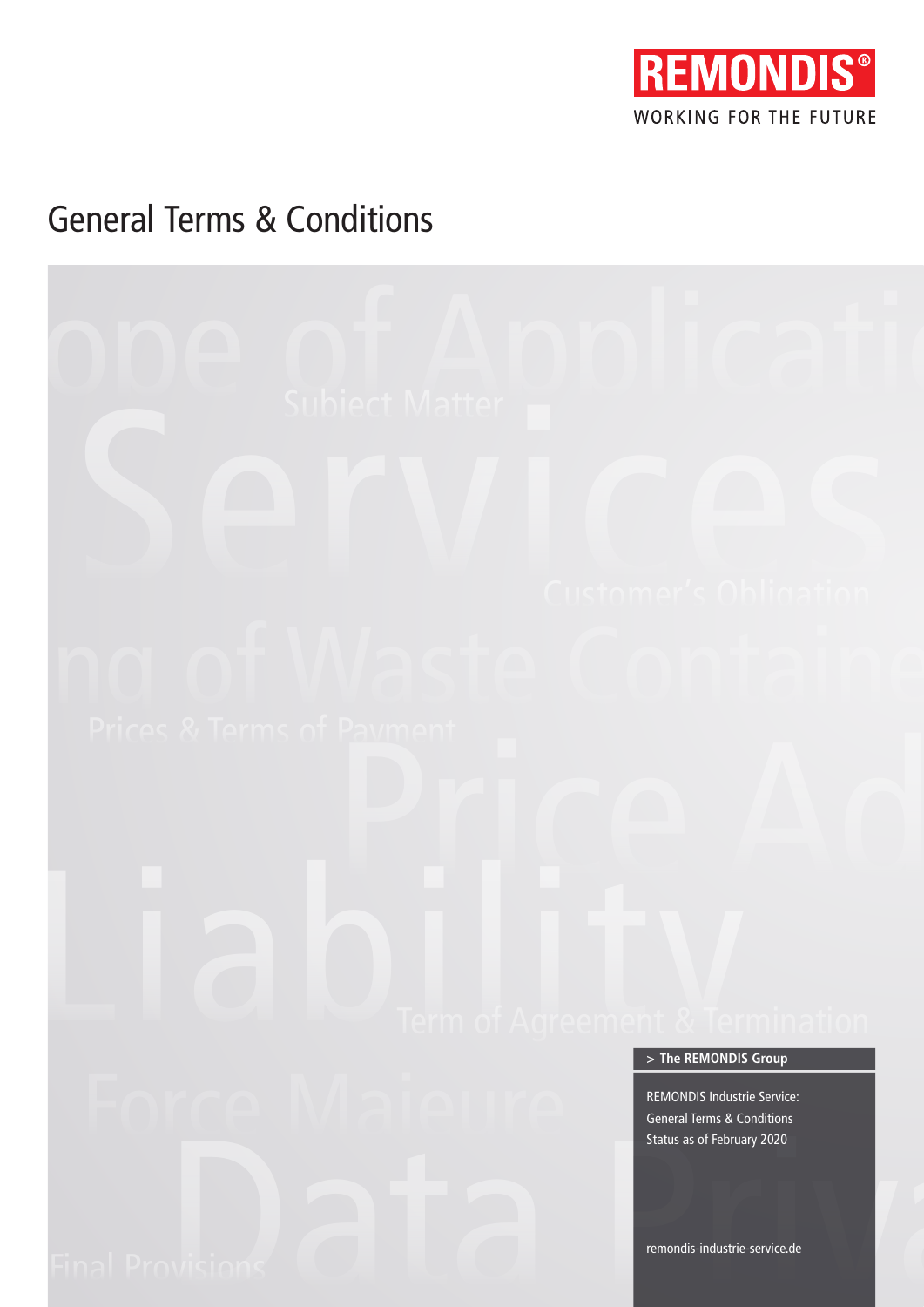# **> These General Terms & Conditions are valid for**

### **REMONDIS Industrie Service GmbH & Co. KG**

Brunnenstr. 138 44536 Lünen T +49 2306 106-140 F +49 2306 106-366 industrie-service@remondis.de remondis-industrie-service.de

#### **REMONDIS Industrie Service GmbH**

Am Kanal 9 49565 Bramsche T +49 5461 951-0 F +49 5461 951-333 industrie-service@remondis.de remondis-industrie-service.de

# **REMONDIS Industrie Service Süd GmbH & Co. KG**

Im Steingerüst 55 76437 Rastatt T +49 7222 952660 F +49 7222 952670 industrie-service@remondis.de remondis-industrie-service.de

# **Entsorgungsgesellschaft mbH für Mecklenburg-Vorpommern**  Admannshäger Damm 18

18211 Admannshagen-Bargeshagen T +49 38203 704-0 F +49 38203 704-40 emv.info@remondis.de remondis-industrie-service.de

#### **REMONDIS Chemie GmbH**

Sinninger Str. 11 86697 Oberhausen T +49 8431 6426-0 F +49 8431 6426-29 industrie-service@remondis.de remondis-chemie.de

# **REMONDIS QR GmbH**

Gottlieb-Daimler-Str. 33 46282 Dorsten T +49 2362 6070-0 F +49 2362 6070-19 infoqr@remondis.de remondis-qr.de

#### **REMONDIS SAVA GmbH**

Ostertweute 1 25541 Brunsbüttel T +49 4852 8308-0 F +49 4852 8308-12 info.sava@remondis.de remondis-sava.de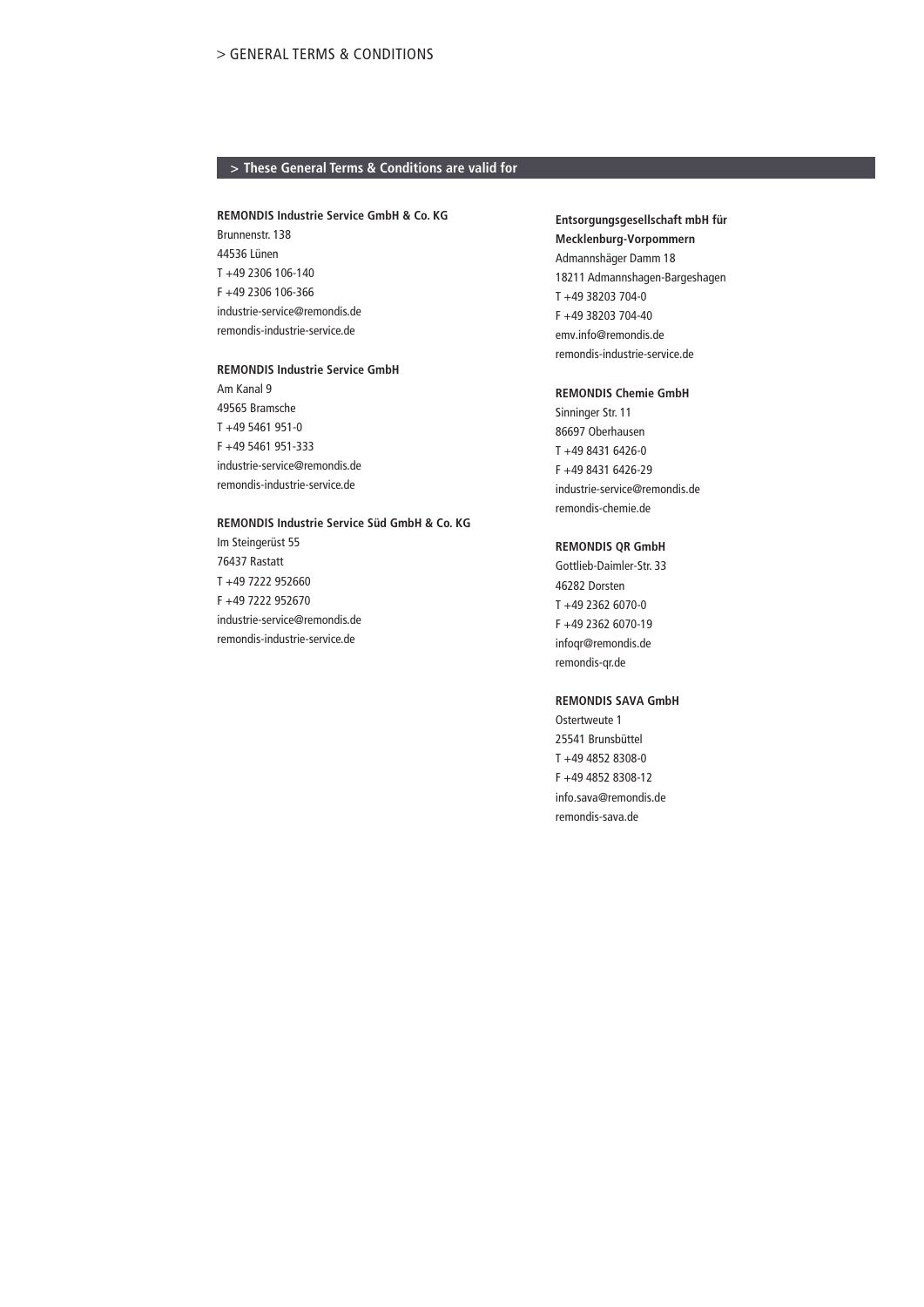#### **> 1 Scope of Application**

- (1) All contractual relationships between the Contractor and Customer shall be subject exclusively to these General Terms & Conditions.
- Differing or contradictory conditions shall not apply unless they have been expressly agreed to by the Contractor.
- (3) The Customer shall be informed of any changes to these Terms & Conditions in writing (e.g. by letter or email). It shall be assumed that the Customer agrees to the changes if he does not object within 4 weeks following the announcement of the changes. Such objections must be sent to the Contractor in writing (e.g. by letter or email). The Contractor shall expressly point out this fact when announcing any changes.

#### **> 2 Conclusion of Contract**

- (1) All offers drawn up by the Contractor are non-binding and subject to change without notice unless there is an explicit clause in an offer stating that the offer is binding or an offer includes a specific acceptance deadline.
- (2) Contracts shall not become binding until they have been confirmed in writing (e.g. by letter or email) by the Contractor within two weeks. If there is no written order confirmation, then the Contract shall be considered concluded according to the conditions of the offer at the point when the waste is handed over.
- (3) The information provided by the Customer in the waste disposal certificate (Declaration of Responsibility) and any regulations issued by the authorities shall form the basis of the Contract and shall, therefore, constitute an integral part of this Contract.

#### **> 3 Services provided by the Contractor**

- (1) The Contractor shall be the only business to provide the Customer with the services described in the Service Agreement. Depending on the services agreed, the scope of services shall comprise:
	- (a) furnishing containers according to the type, size and number determined in the Contract
	- (b) exchanging, emptying and/or removing the provided containers at the site agreed on and transporting the waste to recycling/ disposal plants
	- (c) recycling and/or disposing of the different kinds of waste stipulated in the Contract in a correct manner and in accordance with the law.
- (2) Collection and disposal shall be carried out as far as possible using a mobile electronic recording system. In this case, the Contractor is authorized to submit any necessary declarations and take all necessary steps to fulfil the obligations of the Customer as well as its own obligations. The Contractor shall not check the waste materials when they are collected. Invoices shall be based on the waste classification process carried out by the recycling / disposal plant.
- (3) In all other respects, any other measures taken by the Contractor besides the actual waste management services (e.g. testing, analyses) – shall only be carried out in order for it to fulfil the legal obligations of the Customer.
- (4) The Contractor has the right to assign the contractual services to third parties.
- (5) If the type and/or manner of the services provided by the Contractor and agreed in the Contract are no longer permitted as a result of a change in legal regulations, then the Contractor shall be obliged to carry out the disposal of the waste in accordance with the amended regulations. Additional costs resulting from this shall be borne by the Customer. The Customer should also be aware of the fact that any of its sources of waste may be part of a specific industry sales packaging collection scheme.

#### **> 4 Customer's Obligations**

- (1) The Customer is responsible for ensuring that all necessary conditions have been satisfied so that the service can be provided in a correct manner and in accordance with the law.
- Unless otherwise agreed, requests for non-regular services to be carried out must be made in writing (e.g. by letter or email).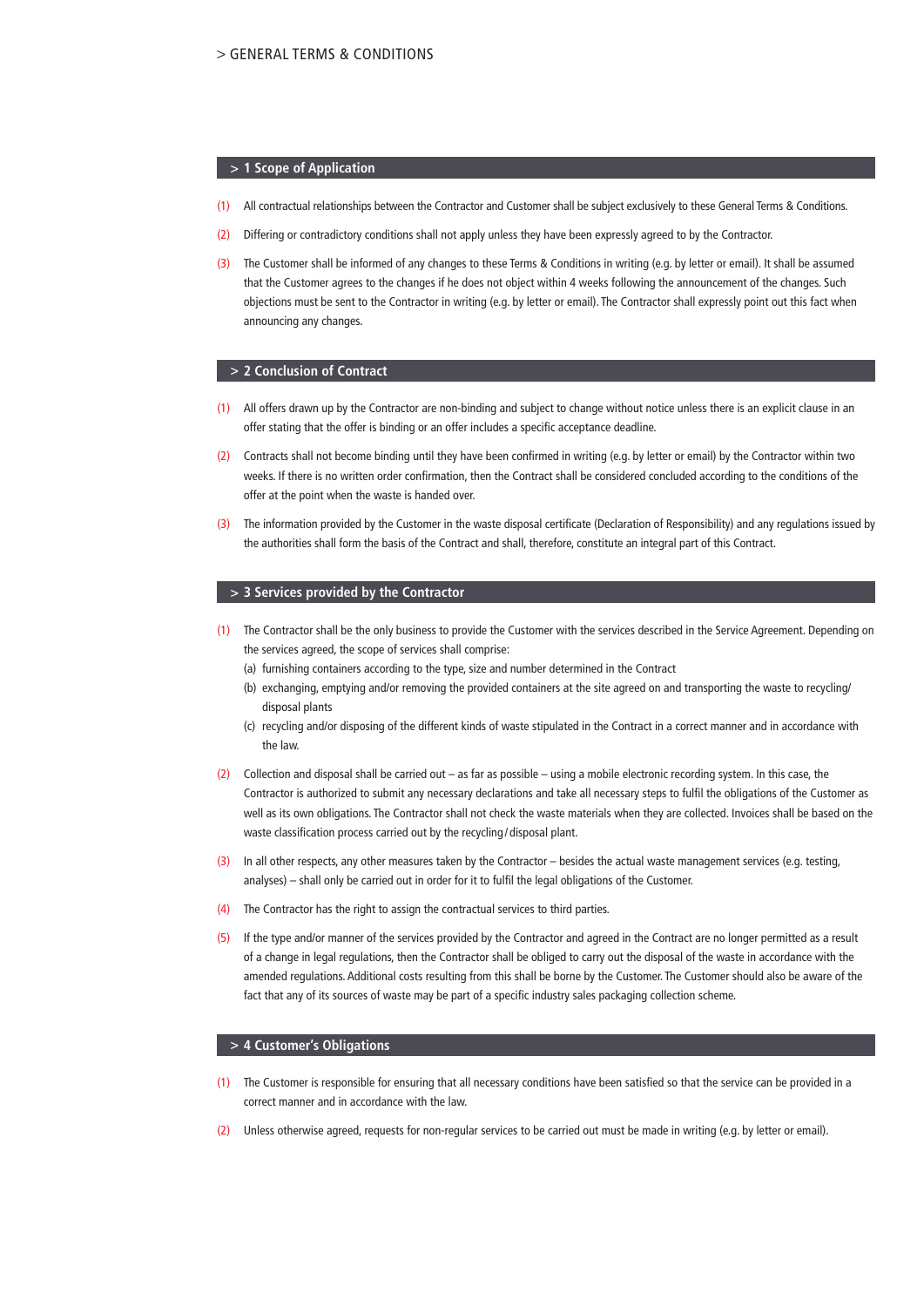# > GENERAL TERMS & CONDITIONS

- (3) The Customer must declare its waste in a complete and correct manner. The containers are only be filled with the declared waste. The Contractor must be informed immediately of any changes in the composition of the waste.
- (4) Once the waste materials have been collected / accepted, they shall become the property of the Contractor at the point they reach the recycling plant or disposal plant. This shall not include hazardous waste or waste that does not correspond with the signed Declaration. The Contractor has the right to refuse to accept the latter or to dispose of such materials at the Customer's expense.
- (5) The obligations taken on by the Contractor do not, however, release the Customer from its legal responsibility.
- (6) If requested to do so, the Customer shall confirm that the Contractor carries out the services agreed on in the Contract in a proper manner. The Contractor must be informed of any complaints concerning the collection/disposal of the waste within 48 hours. If proof of correct disposal measures must also be provided, then the Customer shall provide proof using the forms provided by the Contractor or using the electronic record procedure for waste recovery and disposal. In order to do this, the Contractor shall enable the Customer to use the online data processing system REGISTAin accordance with the current terms and conditions of use. If the Customer fails to fulfil its obligation to provide proof – even through a representative – at the time of the disposal, then the Contractor is not obliged to carry out the disposal of the waste.
- (7) The Contractor must be informed in writing (e.g. by letter or email) at least four weeks in advance of any operational changes that may affect the collection of the waste. The Contractor must be informed in writing (e.g. by letter or email) immediately of any official orders that may have an effect on the contractual service. If the Customer fails to fulfil its duty of notification, then it shall be liable to pay any and all costs and expenses incurred as a result of this.
- (8) The waste collection periods agreed are binding. Downtime and waiting time that are not caused by the Contractor as well as wasted journeys shall be charged for and will be invoiced according to the hourly rates charged for the service ordered.

#### **> 5 Furnishing of Waste Containers**

- The Contractor shall provide the Customer with the containers required to collect the waste on a rental basis for the agreed period of time.
- (2) The Customer agrees and acknowledges to treat the rented containers with the proper care and attention and to follow the manufacturer's instructions for use, in particular regarding maximum filling levels and weight limits. Any damage or additional costs (e.g. for reloading, transport, analyses) caused as a result of the containers being incorrectly filled shall be paid separately by the Customer. The Customer shall be responsible for any damage to the rented containers that is not caused by normal wear and tear, for the loss of the containers or if the containers are in an excessively dirty condition during the rental period unless the damage to or loss of the containers is the fault of the Contractor. The Contractor must be informed in writing (e.g. by letter or email) if its containers have been damaged or altered in any way.
- (3) Moreover, the Customer shall be responsible for selecting the site where the containers are to be placed in particular for selecting a site with a hardstanding – and for guaranteeing that the containers are easily accessible for collection. The containers may not be moved to a different location without the approval of the Contractor.
- (4) The Customer shall be responsible for fulfilling all road safety obligations regarding the containers. It is the responsibility of the Customer to obtain – at its own expense – any necessary permits to use public roads before the containers are provided. The Customer alone is liable if the relevant safety precautions for the containers are not undertaken or if the necessary permits have not been obtained. The Customer shall, therefore, indemnify the Contractor against any third-party claims regarding this matter.

#### **> 6 Prices and Terms of Payment**

(1) Unless otherwise regulated, the prices charged shall be the prices valid on the day the service is provided. They merely cover the services provided by the Contractor that are listed in the Contract. Additional or special services which are not covered by the Contract, services listed as a contingency item in the schedule of services, and the cost of services provided by third parties shall be invoiced separately if they are initiated by the Customer or are prescribed by law.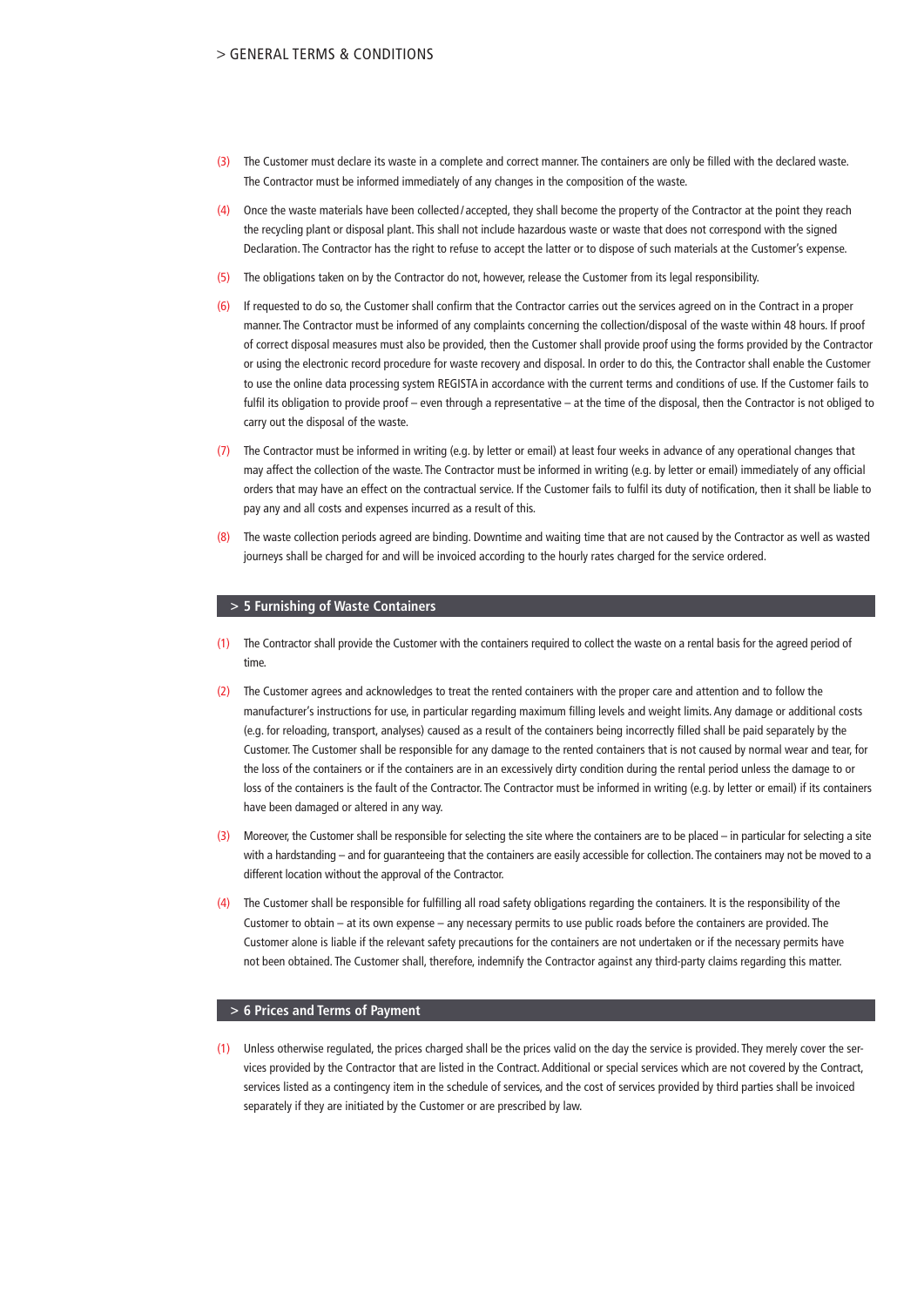# > GENERAL TERMS & CONDITIONS

- (2) If a service is invoiced according to weight, then the weight invoiced shall be the weight determined by the calibrated weighing equipment operated by the Contractor or a subcontractor. The Customer shall not be entitled to lodge a complaint if the weights calculated by the weighing equipment deviate within the standard tolerance levels. If the net weight determined is below the minimum load, then the Contractor shall have the right to charge a flat-rate fee irrespective of the actual weight. This shall also apply if the weighing equipment is shown to have calculated an incorrect weight.
- (3) The Contractor has the right to charge the basic fee for the containers agreed in advance in the first month of the billing period.
- (4) Prices quoted do not include VAT. Should the necessary conditions be satisfied, then billing shall be carried out according to the reverse charge mechanism. Should the principles governing transactions treated as an exchange (tauschähnliche Umsätze) apply to the contractual relationship or should a transaction be classified as taxable in terms of VAT at a later date, then the Customer shall cooperate as necessary to ensure that this is settled and accounted for (e.g. invoicing) in the correct manner, even after the contractual relationship has come to an end. Having been provided with proof, the Customer shall reimburse the Contractor any subsequent increase in VAT or decrease in input tax charged.
- (5) Invoices may be sent to the Customer by post, fax or email or, if agreed on, made available for download via our Customer Portal. Unless otherwise agreed, invoice amounts are payable in full immediately without any deductions.
- (6) If direct debit is the selected method of payment, then the SEPA direct debit system shall be used. The Contractor shall give the Customer reasonable notice before taking direct debit payment.
- If the parties agree to use the credit note procedure, then the deliveries/services shall be settled based on the delivery note/proof of service rendered. The recipient of the credit note shall receive a credit note covering the recorded deliveries/services from the issuer by the end of the following month. This shall list the deliveries/services according to type and amount, net price, rate of VAT and amount of VAT for each delivery note/proof of service rendered as well as the total sum. The agreement to use credit notes can be terminated by either party observing a notice period of 6 weeks to the end of a month. If the recipient of the credit note disagrees with one or several of the credit notes issued or should some other action taken by the recipient of the credit note result in the issuer of the credit note no longer being able to deduct input tax as per the 'UStG' [German Value Added Tax Act], then the recipient of the credit note shall compensate the issuer of the credit note for any losses resulting from this. The recipient of the credit note must inform the issuer of the credit note of any changes to its VAT obligations immediately. The issuer of the credit note shall, at its request, be reimbursed any unduly paid amounts or shall offset these amounts against existing claims.
- (8) In the case of delayed payment, the Contractor has the right to discontinue the provision of its services 10 working days after the receipt of the second payment reminder and to collect its containers. The Contractor shall invoice the Customer for returning the collected containers to the Customer, the amount of which shall cover the costs incurred; the minimum amount here, however, shall be €50 plus VAT for each location/procedure.

#### **> 7 Price Adjustments**

- (1) If the costs used to calculate prices in particular wages and non-wage labour costs, energy costs, taxes, public charges, the relevant raw material price indices and the cost of services provided by third parties (e.g. waste disposal/recycling facilities) – change for continuous contractual obligations or for services that are to be provided for the first time 4 months after the conclusion of the Contract, then the Contractor has the right to adjust the Contract to take the new conditions into account.
- (2) Should, during the contractual term, additional costs be incurred due to amendments to statutory regulations, official requirements and/or fees and other charges, then the Contractor has – having provided proof of such increases – the right to demand that the conditions be amended accordingly to account for the cost increases from the point that such amendments come into force.
- (3) The Customer must be informed of such adjustments and an explanation must be given to him for the reasons behind said adjustments. Should a price adjustment carried out in accordance with Paragraphs 1 & 2 amount to an increase in costs of more than 10% of the price agreed, then the Customer has the right to terminate the Contract by observing a notice period of 4 weeks to the end of a quarter.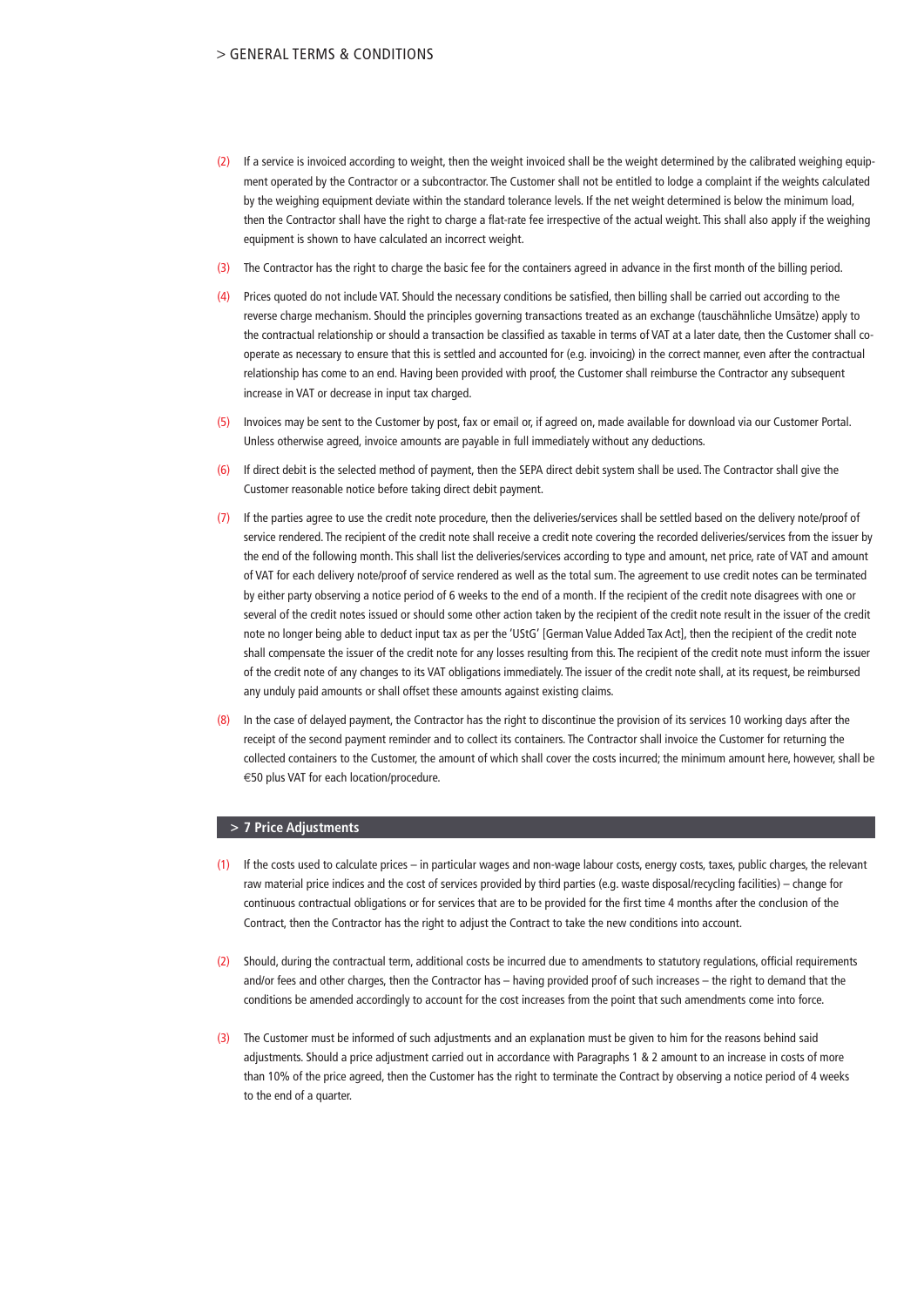# **> 8 Liability**

- (1) The Contractor shall be fully liable for damage resulting in loss in life, personal injury or physical harm which is caused by a breach of contract and involves wilful intent, gross negligence or malice. The Contractor shall not be liable for other damage caused by ordinary negligence unless such damage is the result of a breach of obligations and the fulfilment of the breached obligations is of particular importance to achieving the purpose of the Contract and which the Customer can expect to be carried out on a regular basis. In such a case, liability shall be restricted to foreseeable direct average damages according to the type of service provided that are typical for such a Contract. This shall also apply to representatives and agents. As far as allowed by law, the Contractor shall not be liable for indirect damage or consequential damage.
- (2) The Customer shall be liable to the Contractor for the accuracy of the information it gives. The Customer shall reimburse the Contractor all additional costs that arise as a result of inaccurate data. Moreover, the Customer shall be liable to the Contractor for all damages caused by the Customer or its personnel as a result of breaching a contractual obligation and, if required, shall indemnify the Contractor against any third-party claims resulting from this.

#### **> 9 Assignment, Offsetting, Right of Retention**

- (1) The Customer shall only have the right to assign its claims either fully or partially against the Contractor if prior approval has been given by the Contractor.
- (2) The Customer may only set off the Contractor's claims with a counterclaim, if the counterclaim of the Customer is deemed to be undisputable or has been adjudicated or is closely related to the Contractor's claim. The Customer is only authorised to exercise a right of retention if its counterclaim is based on the same contractual relationship.

#### **> 10 Term of Agreement & Termination**

- (1) Unless otherwise agreed, the Contract shall be valid for a period of 2 years. It shall automatically be extended for a further year at a time, unless it is terminated in accordance with the 3-month notice period.
- (2) The right of both contractual parties to terminate the Contract without notice for good cause remains unaffected by this. Good cause is in particular
	- if the Customer is insolvent or bankruptcy proceedings are initiated for its assets or such proceedings are rejected due to a lack of assets in accordance with Section 26 "InsO" (German Federal Insolvency Law)
	- if commercial credit insurance can no longer be taken out for the Customer
	- if a party is found to be in serious or repeated breach of its fundamental contractual obligations.
- (3) Notice of termination must be given in writing (e.g. by letter or email).

#### **> 11 Force Majeure**

 The obligation of the Contractor to perform the services agreed ceases if it is impossible for the Contractor to render the performance owed or if it becomes significantly more difficult for him to do due to circumstances beyond his control (e.g. acts of God or other circumstances such as strikes, lock-outs or governmental actions).

#### **> 12 Data Privacy Protection**

 Personal data collected in connection with the Contract shall be acquired, stored, processed and used in accordance with applicable data protection regulations as well as in accordance with the data protection principles of REMONDIS SE & Co. KG. These data protection principles can be viewed at https://www.remondis.de/download-datenschutz/.